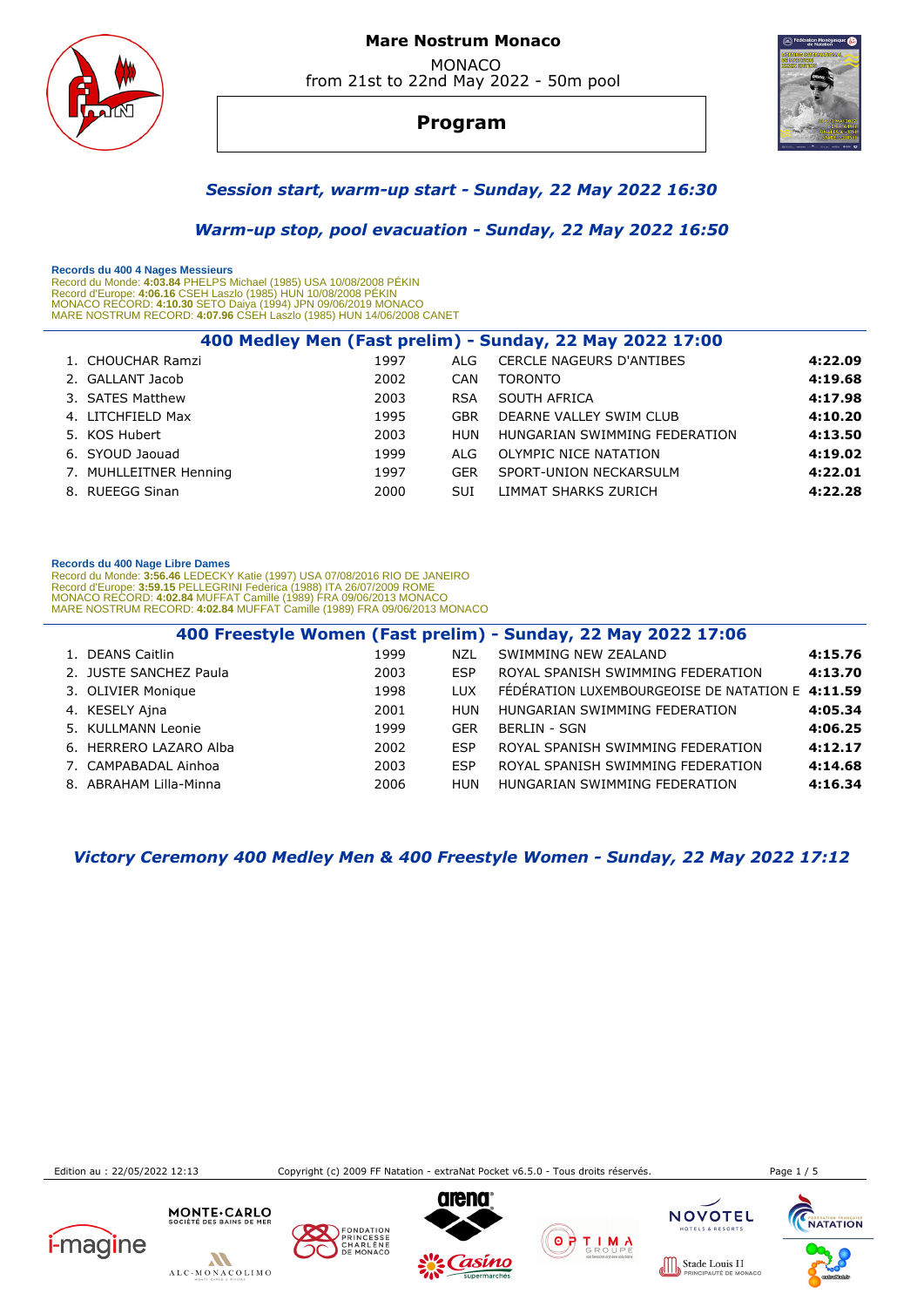



# **Program**

 **Records du 100 Papillon Messieurs** 

Record du Monde: 49.45 DRESSEL Caeleb (1996) USA 31/07/2021 TOKYO<br>Record d'Europe: 49.68 MILAK Kristof (2000) HUN 31/07/2021 TOKYO<br>MONACO RECORD: 51.58 LE CLOS Chad (1992) RSA 04/06/2016 MONACO<br>MARE NOSTRUM RECORD: 50.95 M

|                     |      |            | 100 Butterfly Men (Final A) - Sunday, 22 May 2022 17:20 |       |
|---------------------|------|------------|---------------------------------------------------------|-------|
| 1. SEFL Jan         | 1990 | CZE.       | CZECH NATIONAL SWIMMING TEAM                            | 53.04 |
| 2. STEWART Coleman  | 1998 | <b>USA</b> | USA - WOLFPACK ELITE                                    | 52.79 |
| 3. ANDREW Michael   | 1999 | <b>USA</b> | USA - MA SWIM ACADEMY                                   | 52.68 |
| 4. PONTI Noe        | 2001 | <b>SUI</b> | SWISS AQUATICS SWIMMING                                 | 51.69 |
| 5. LE CLOS Chad     | 1992 | <b>RSA</b> | CHAD LE CLOS - SOUTH AFRICA                             | 52.30 |
| 6. KORSTANJE Nyls   | 1999 | <b>NED</b> | ROYAL DUTCH SWIMMING FEDERATION                         | 52.72 |
| 7. SZABO Szebastian | 1996 | HUN        | HUNGARIAN SWIMMING FEDERATION                           | 53.00 |
| 8. BUCHER Simon     | 2000 | AUT        | AUSTRIA                                                 | 53.49 |
|                     |      |            |                                                         |       |

#### **Records du 200 Papillon Dames**

Record du Monde: **2:01.81** LIU Zige (1989) CHN 21/10/2009 JINAN<br>Record d'Europe: 2**:04.27 HOSSZU Katinka (1989) HUN 29/07/2009 ROME<br>MONACO RECORD: <b>2:06.70 H**ASEGAWA Suzuka (2000) JPN 11/06/2017 MONACO<br>MARE NOSTRUM RECORD:

| 2003                                                                                                                                                                              | FIN        | <b>FINI AND</b>               | 2:18.26                                                                                                           |
|-----------------------------------------------------------------------------------------------------------------------------------------------------------------------------------|------------|-------------------------------|-------------------------------------------------------------------------------------------------------------------|
| 1991                                                                                                                                                                              | <b>FRA</b> | A.A.S.S. NATATION 95          | 2:15.82                                                                                                           |
| 2003                                                                                                                                                                              | <b>FRA</b> | OLYMPIC NICE NATATION         | 2:14.61                                                                                                           |
| 1997                                                                                                                                                                              |            | HUNGARIAN SWIMMING FEDERATION | 2:11.39                                                                                                           |
| 1989                                                                                                                                                                              |            | HUNGARIAN SWIMMING FEDERATION | 2:13.55                                                                                                           |
| 2004                                                                                                                                                                              |            | HUNGARIAN SWIMMING FEDERATION | 2:15.06                                                                                                           |
| 1996                                                                                                                                                                              |            | <b>HAPK MLADOST</b>           | 2:16.87                                                                                                           |
| 2001                                                                                                                                                                              | SUI        | SWISS AQUATICS TRAINING BASE  | 2:19.12                                                                                                           |
| 1. LAHTINEN Laura<br>2. GRANGEON-DE VILLELE Lara<br>3. RESSENCOURT Lilou<br>4. SEBESTYEN Dalma<br>5. JAKABOS Zsuzsanna<br>6. NYIRADI Reka<br>7. KAJTAZ Amina<br>8. MARCOLI Sharon |            |                               | 200 Butterfly Women (Final A) - Sunday, 22 May 2022 17:23<br><b>HUN</b><br><b>HUN</b><br><b>HUN</b><br><b>CRO</b> |

# *Victory Ceremony 100 Butterfly Men & 200 Butterfly Women - Sunday, 22 May 2022 17:27*

 **Records du 200 Dos Messieurs**  Record du Monde: **1:51.92** PEIRSOL Aaron (1983) USA 31/07/2009 ROME Record d'Europe: **1:53.36** RYLOV Evgeny (1996) RUS 08/08/2018 GLASGOW MONACO RECORD: **1:54.34** IRIE Ryosuke (1990) JPN 12/06/2011 MONACO MARE NOSTRUM RECORD: **1:54.34** IRIE Ryosuke (1990) JPN 12/06/2011 MONACO

|                         |      |            | 200 Backstroke Men (Final A) - Sunday, 22 May 2022 17:33 |         |
|-------------------------|------|------------|----------------------------------------------------------|---------|
| 1. FOLLOWS Kane         | 1997 | NZL        | SWIMMING NEW ZEALAND                                     | 2:02.32 |
| 2. NDOYE-BROUARD Yohann | 2000 | <b>FRA</b> | LES DAUPHINS D'ANNECY                                    | 2:02.22 |
| 3. STEWART Samuel       | 1997 | <b>USA</b> | <b>USA SWIMMING</b>                                      | 2:01.46 |
| 4. COETZE Pieter        | 2004 | <b>RSA</b> | SOUTH AFRICA                                             | 2:01.20 |
| 5. BRUN Christophe      | 1998 | <b>FRA</b> | <b>CERCLE NAGEURS D'ANTIBES</b>                          | 2:01.40 |
| 6. MITYUKOV Roman       | 2000 | SUI        | SWISS AQUATICS SWIMMING                                  | 2:01.50 |
| 7. NATARAJ Srihari      | 2001 | IND.       | SWIMMING FEDERATION OF INDIA                             | 2:02.25 |
| 8. CHOUCHAOUI Mathys    | 2003 | <b>FRA</b> | CERCLE NAUTIQUE CHALONNAIS                               | 2:03.09 |

Edition au : 22/05/2022 12:13 Copyright (c) 2009 FF Natation - extraNat Pocket v6.5.0 - Tous droits réservés. Page 2 / 5

**NACC** 











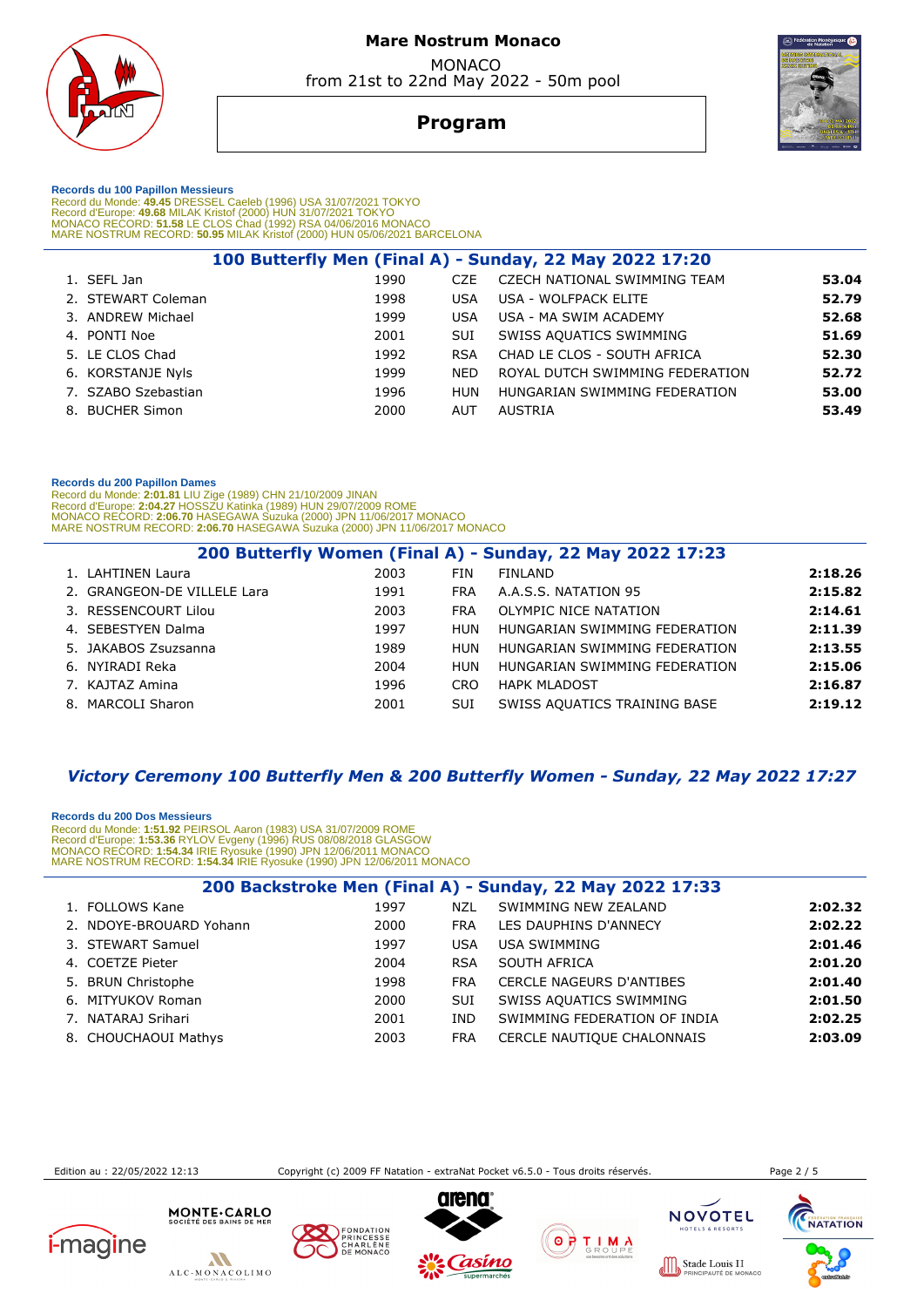

**Program**



 **Records du 100 Dos Dames** 

Record du Monde: 57.45 MCKEOWN Kaylee (2001) AUS 13/06/2021 ADELAIDE<br>Record d'Europe: 58.08 DAWSON Kathleen (1997) GBR 23/05/2021 BUDAPEST<br>MONACO RECORD: 59.23 SEEBOHM Emily (1993) AUS 11/06/2017 MONACO<br>MARE NOSTRUM RECORD

|                    |      |            | 100 Backstroke Women (Final A) - Sunday, 22 May 2022 17:37 |         |
|--------------------|------|------------|------------------------------------------------------------|---------|
| 1. GOLD Aleksa     | 2000 | EST        | <b>TORONTO</b>                                             | 1:03.00 |
| 2. KUBOVA Simona   | 1991 | <b>CZE</b> | CZECH NATIONAL SWIMMING TEAM                               | 1:01.48 |
| 3. DE WAARD Maaike | 1996 | <b>NED</b> | ROYAL DUTCH SWIMMING FEDERATION                            | 1:01.29 |
| 4. MAHIEU Pauline  | 1999 | <b>FRA</b> | CANET 66 NATATION                                          | 1:01.16 |
| 5. TEREBO Emma     | 1998 | <b>FRA</b> | AMIENS METROPOLE NATATION                                  | 1:01.25 |
| 6. WILM Ingrid     | 1998 | CAN        | CASCADE SWIM CLUB                                          | 1:01.31 |
| 7. GODWIN Emma     | 1997 | NZL        | SWIMMING NEW ZEALAND                                       | 1:02.05 |
| 8. KOST Nina       | 1995 | <b>SUI</b> | SWISS AQUATICS SWIMMING                                    | 1:03.17 |
|                    |      |            |                                                            |         |

### *Victory Ceremony 200 Backstroke Men & 100 Backstroke Women - Sunday, 22 May 2022 17: 40*

#### **Records du 100 Brasse Messieurs**

Record du Monde: **56.88** PEATY Adam (1994) GBR 21/07/2019 GWANGJU<br>Record d'Europe: **56.88 PEATY Adam (1**994) GBR 21/07/2019 GWANGJU<br>MONACO RECORD: **58.78** KOSEKI Yasuhiro (1992) JPN 17/06/2018 MONACO<br>MARE NOSTRUM RECORD:

|                         |      |            | 100 Breaststroke Men (Final A) - Sunday, 22 May 2022 17:46 |         |
|-------------------------|------|------------|------------------------------------------------------------|---------|
| 1. MASTROMATTEO Gabe    | 2002 | CAN        | <b>TORONTO</b>                                             | 1:02.60 |
| 2. REITSHAMMER Bernhard | 1994 | <b>AUT</b> | AUSTRIA                                                    | 1:01.45 |
| 3. GOMES JUNIOR Joao    | 1986 | <b>BRA</b> | BRAZILIAN SWIMMING FEDERATION                              | 1:00.70 |
| 4. KAMMINGA Arno        | 1995 | <b>NFD</b> | ROYAL DUTCH SWIMMING FEDERATION                            | 59.45   |
| 5. ANDREW Michael       | 1999 | <b>USA</b> | USA - MA SWIM ACADEMY                                      | 1:00.14 |
| 6. MATZERATH Lucas      | 2000 | <b>GER</b> | <b>SG FRANKFURT</b>                                        | 1:00.96 |
| 7. CRAWFORD Brenden     | 1996 | <b>RSA</b> | SOUTH AFRICA                                               | 1:01.92 |
| 8. COETZEE Wilrich      | 1997 | NZL        | SWIMMING NEW ZEALAND                                       | 1:03.23 |

#### **Records du 200 Brasse Dames**

Record du Monde: 2**:18.95** SCHOENMAKER Tatjana (1997) RSA 30/07/2021 TOKYO<br>Record d'Europe: 2**:19.11** PEDERSEN Rikke Moeller (1989) DEN 01/08/2013 BARCELONE<br>MONACO RECORD: 2:22.02 PEDERSEN Rikke Moeller (1989) DEN 08/06/20

|                         |      |            | 200 Breaststroke Women (Final A) - Sunday, 22 May 2022 17:49 |         |
|-------------------------|------|------------|--------------------------------------------------------------|---------|
| 1. ANGIOLINI Lisa       | 1995 | ITA        | <b>VIRTUS BUONCONVENTO</b>                                   | 2:32.13 |
| 2. MAMIE Lisa           | 1998 | <b>SUI</b> | SWISS AQUATICS SWIMMING                                      | 2:31.50 |
| 3. HANSSON Sophie       | 1998 | <b>SWE</b> | HELSINGBORG SIMSALLSKAP                                      | 2:28.50 |
| 4. TES Schouten         | 2000 | <b>NED</b> | ROYAL DUTCH SWIMMING FEDERATION                              | 2:28.44 |
| 5. JACOBY Lydia         | 2004 | USA        | USA - SEWARD TSUNAMI SWIM CLUB                               | 2:28.46 |
| 6. FISCHER Bente        | 1997 | <b>GER</b> | SPORT-UNION NECKARSULM                                       | 2:29.36 |
| 7. VALL MONTERO Jessica | 1988 | <b>ESP</b> | <b>CLUB NATACIO SANT ANDREU</b>                              | 2:31.58 |
| 8. SCHULZE Nele         | 2004 | <b>GER</b> | <b>BERLIN - SGN</b>                                          | 2:33.60 |

### *Victory Ceremony 100 Breaststroke Men & 200 Breaststroke Women - Sunday, 22 May 2022 17:54*

 Edition au : 22/05/2022 12:13 Copyright (c) 2009 FF Natation - extraNat Pocket v6.5.0 - Tous droits réservés. Page 3 / 5 MONTE.CARLO **NOVOTEL CHANGE TANGALE PONDATION** *i-magine*  $\circ$   $\forall$ T I M A CHARLÈNE  $\boldsymbol{M}$ Stade Louis II ALC-MONACOLIMO **NACC**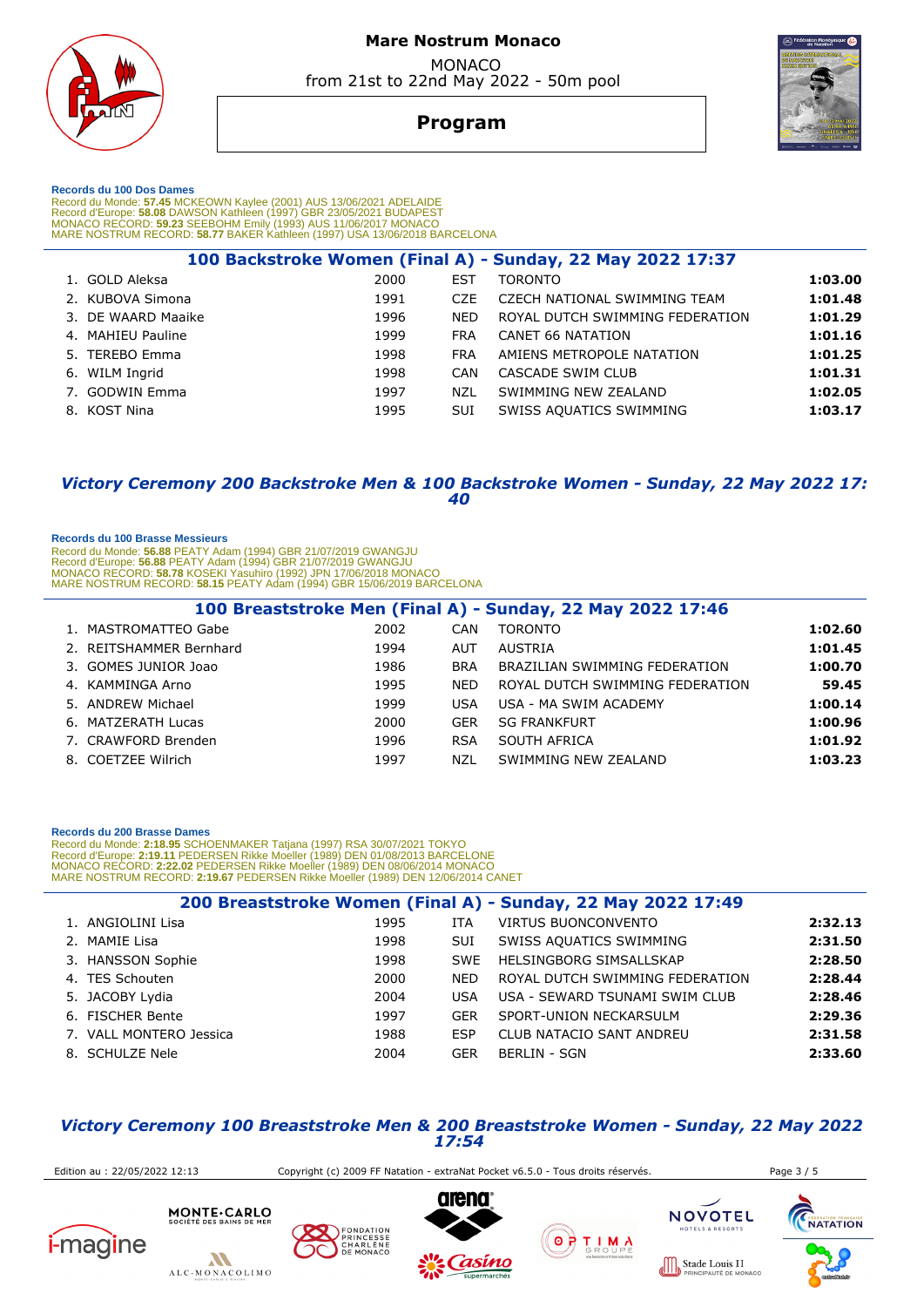

# **Program**



 **Records du 200 Nage Libre Messieurs** 

Record du Monde: 1**:42.00** BIEDERMANN Paul (1986) GER 28/07/2009 ROME<br>Record d'Europe: 1**:42.00** BIEDERMANN Paul (1986) GER 28/07/2009 ROME<br>MONACO RECORD: 1**:44.48** BIEDERMANN Paul (1986) GER 14/06/2009 MONACO MARE NOSTRUM RECORD: **1:44.88** BIEDERMANN Paul (1986) GER 14/06/2009 MONACO

| 200 Freestyle Men (Final A) - Sunday, 22 May 2022 17:59 |      |            |                                 |         |  |  |  |
|---------------------------------------------------------|------|------------|---------------------------------|---------|--|--|--|
| 1. KROON Luc                                            | 2001 | <b>NED</b> | ROYAL DUTCH SWIMMING FEDERATION | 1:49.62 |  |  |  |
| 2. CORREIA Breno                                        | 1999 | <b>BRA</b> | BRAZILIAN SWIMMING FEDERATION   | 1:49.42 |  |  |  |
| 3. SCHEFFER Fernando                                    | 1998 | <b>BRA</b> | BRAZILIAN SWIMMING FEDERATION   | 1:49.19 |  |  |  |
| 4. SATES Matthew                                        | 2003 | <b>RSA</b> | SOUTH AFRICA                    | 1:48.42 |  |  |  |
| 5. POTHAIN Jordan                                       | 1994 | <b>FRA</b> | A.A.S.S. NATATION 95            | 1:48.92 |  |  |  |
| 6. GROUSSET Maxime                                      | 1999 | <b>FRA</b> | C.S. CLICHY 92                  | 1:49.41 |  |  |  |
| 7. NEMETH Nandor                                        | 1999 | <b>HUN</b> | HUNGARIAN SWIMMING FEDERATION   | 1:49.60 |  |  |  |
| 8. ZIRK Kregor                                          | 1999 | <b>EST</b> | ESTONIAN SWIMMING FEDERATION    | 1:49.73 |  |  |  |
|                                                         |      |            |                                 |         |  |  |  |

#### **Records du 100 Nage Libre Dames**

Record du Monde: 51.71 SJOSTROM Sarah (1993) SWE 23/07/2017 BUDAPEST<br>Record d'Europe: 51.71 SJOSTROM Sarah (1993) SWE 23/07/2017 BUDAPEST<br>MONACO RECORD: 52.60 SJOSTROM Sarah (1993) SWE 11/06/2017 MONACO<br>MARE NOSTRUM RECORD

|                              |      |                  | 100 Freestyle Women (Final A) - Sunday, 22 May 2022 18:03 |       |
|------------------------------|------|------------------|-----------------------------------------------------------|-------|
| 1. GOLD Aleksa               | 2000 | <b>EST</b>       | <b>TORONTO</b>                                            | 56.59 |
| 2. LITTLEJOHN Laura          | 2004 | NZL              | SWIMMING NEW ZEALAND                                      | 56.30 |
| 3. JANICKOVA Barbora         | 2000 | C <sub>7</sub> F | UNIVERZITA OLOMOUC                                        | 55.70 |
| 4. GIELE Tessa               | 2002 | <b>NED</b>       | ROYAL DUTCH SWIMMING FEDERATION                           | 55.11 |
| 5. BUSCH Kim                 | 1998 | <b>NED</b>       | ROYAL DUTCH SWIMMING FEDERATION                           | 55.43 |
| 6. GONZALEZ CRIVILLERS Marta | 1995 | <b>ESP</b>       | FEDERACIÓ CATALANA DE NATACIÓ                             | 56.21 |
| 7. SCHULZE Nele              | 2004 | GER              | BERLIN - SGN                                              | 56.37 |
| 8. TESSARIOL Lucile          | 2004 | <b>FRA</b>       | SPORT ATHLETI MERIGNACAIS                                 | 56.78 |

# *Victory Ceremony 200 Freestyle Men & 100 Freestyle Women - Sunday, 22 May 2022 18:06*

 **Records du 200 4 Nages Dames**  Record du Monde: 2:06.12 HOSSZU Katinka (1989) HUN 03/08/2015 KAZAN<br>Record d'Europe: 2:06.12 HOSSZU Katinka (1989) HUN 03/08/2015 KAZAN<br>MONACO RECORD: 2:08.49 HOSSZU Katinka (1989) HUN 11/06/2017 MONACO MARE NOSTRUM RECORD: **2:08.49** HOSSZU Katinka (1989) HUN 11/06/2017 MONACO

| 200 Medley Women (Final A) - Sunday, 22 May 2022 18:12 |      |            |                                   |         |  |  |
|--------------------------------------------------------|------|------------|-----------------------------------|---------|--|--|
| 1. WALSHE Ellen                                        | 2001 | IRL        | UNIVERSITY OF TENNESSEE           | 2:17.60 |  |  |
| 2. JAKABOS Zsuzsanna                                   | 1989 | HUN        | HUNGARIAN SWIMMING FEDERATION     | 2:16.57 |  |  |
| 3. MEDER Rebecca                                       | 2002 | <b>RSA</b> | SOUTH AFRICA                      | 2:15.91 |  |  |
| 4. STEENBERGEN Marrit                                  | 2000 | <b>NED</b> | ROYAL DUTCH SWIMMING FEDERATION   | 2:14.60 |  |  |
| 5. UGOLKOVA Maria                                      | 1989 | <b>SUI</b> | SWISS AQUATICS SWIMMING           | 2:15.02 |  |  |
| 6. SEBESTYEN Dalma                                     | 1997 | HUN        | HUNGARIAN SWIMMING FEDERATION     | 2:16.56 |  |  |
| 7. JUSTE SANCHEZ Paula                                 | 2003 | <b>ESP</b> | ROYAL SPANISH SWIMMING FEDERATION | 2:17.22 |  |  |
| 8. MCCARTHY Georgina-Phillipa                          | 2002 | NZL        | SWIMMING NEW ZEALAND              | 2:18.35 |  |  |

# *Victory Ceremony 200 Medley Women - Sunday, 22 May 2022 18:16*

 *Edition au : 22/05/2022 12:13 Copyright (c) 2009 FF Natation - extraNat Pocket v6.5.0 - Tous droits réservés. Page 4 / 5* **MONTE·CARLO**<br>SOCIÉTÉ DES BAINS DE MER **NOVOTEL CHARGE NATATION FONDATION**  $\circ$   $\forall$ *i-magine* T I M A CHARLÈNE  $\boldsymbol{M}$ Stade Louis II ALC-MONACOLIMO  $1000$